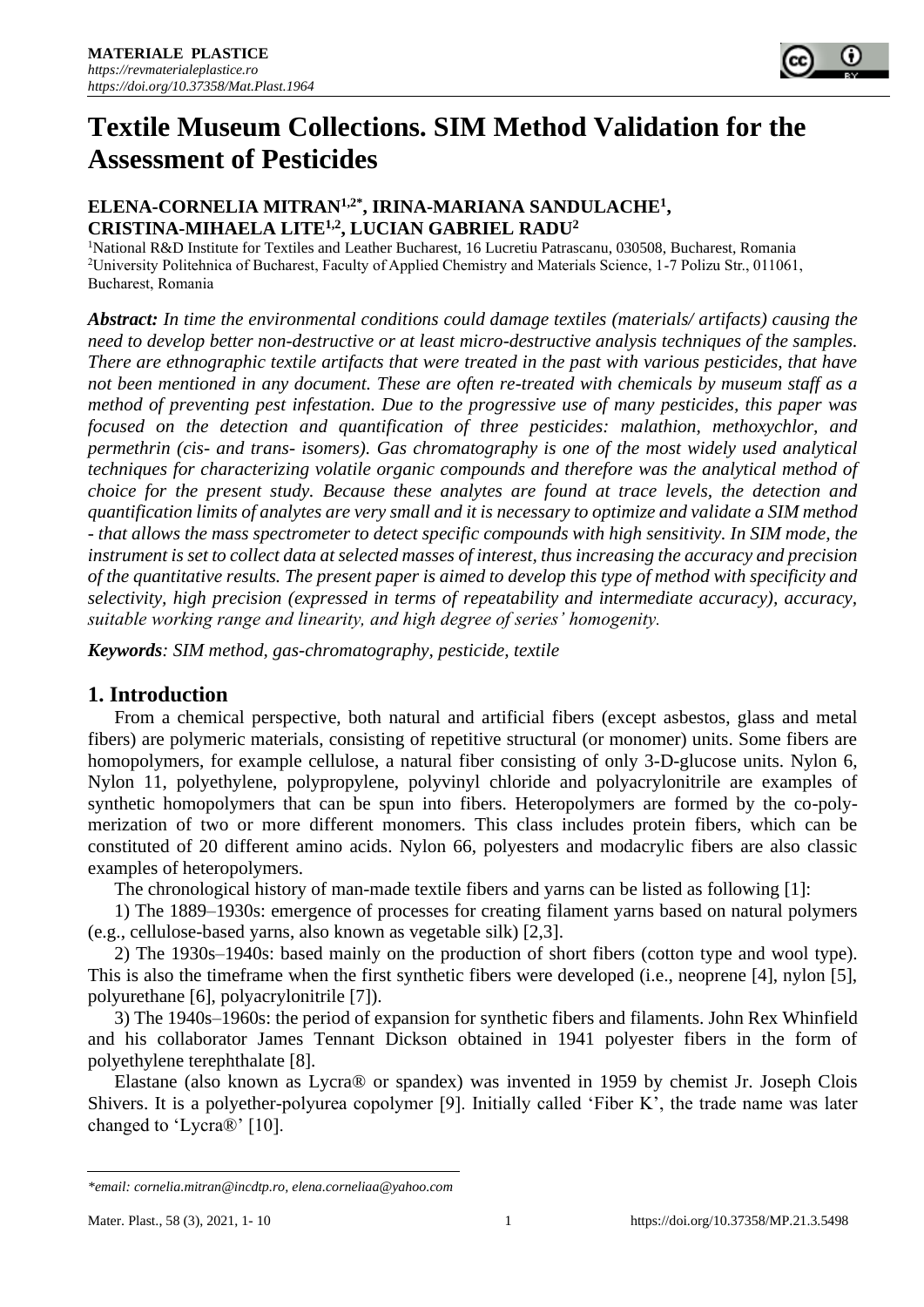

4) The 1960s – 1970s: the period of diversification of synthetic fibers. At this stage, due to the danger of extinction of artificial fibers, improvements in the manufacturing technologies of cellulosic fibers, especially short fibers, were made. Poly(paraphenylenediamine terephthalamide), also known as Kevlar®, was invented in 1964 by chemist Stephanie Kwolek and her team [11]. Richard B. Millington and Robert C. Nordberg developed in 1960 a technology to produce fibers with 99% carbon content, having as precursor artificial silk fibers (carbon fibers) [12].

Ethnographic textile artifacts are complex, both in terms of the polymeric materials that can be present in the composition of modern and contemporary textiles, as well as in terms of the techniques used to create them.

There are several collectibles that may pose a health hazard, although this hazard is not caused by the intervention of collectors or museum staff. An example of such health hazard are silk textiles, which may contain arsenic and lead that could have been added during the manufacturing process and may present a serious health hazard [13].

Additionally, there are also collectibles that were treated in the past with various pesticides, that have not been mentioned in any document [14], thereby endangering the health of museum staff and collectors. Objects that have already been treated with pesticides by collectors at the time of the purchase or collection and which were subsequently transferred to museums are often re-treated with chemicals by museum staff as a method of preventing pest infestation.

Biodegradation is a combination of 3 factors: an organism (harmful), a food source (textiles), and an appropriate environment. Generally, the organisms that are damaging to museum objects are humans, fungi, bacteria, insects, and rodents.

Textiles are mainly attacked by three types of pests: carpet beetles, clothing moths, stove fish (*Thermobia domestica*), and silver fish (*Lepisma saccharina*) [15]. Most of the damage to textiles is caused by carpet beetles and clothing moths.

One trend of modern analytical chemistry is the development of new analytical techniques and methods that can reliably identify and quantify components in complex samples, such as heritage samples. Due to the progressive use of many pesticides, this paper was focused on the detection and quantification of three pesticides: malathion, methoxychlor, and permethrin.

Determining organic pesticides can be problematic due to their characteristic volatility. Therefore, gas chromatography was the analytical method of choice for the present study.

Gas chromatography is one of the most widely used analytical techniques for characterizing volatile organic compounds that may be present in modern and contemporary art pieces [16-19].

# **2. Materials and methods**

Abbreviations:  $GC = Gas$  chromatograph SIM = Selected ion monitoring

MS = Mass spectrometer

The first step in obtaining an appropriate analytical method has been the development of a SCAN method, process that has been previously described, in another work [20]. Because the detection limit and the quantification limit could not be reached using a scan method, a SIM method was optimized and validated in this paper.

A SIM method allows the mass spectrometer to detect specific compounds with high sensitivity. In SIM mode, the instrument is set to collect data at selected masses of interest, instead of scanning a wide range of masses.

SIM also allows the collection of several points on a chromatographic peak, thus increasing the accuracy and precision of the quantitative results.

The tests for optimizing the SIM method were performed on a standard solution containing the three pesticides of interest in ethyl acetate, at different concentration. The equipment used was an Agilent 6890N gas chromatograph with a mass spectrometer detector and Phenomenex ZB-5MSi column.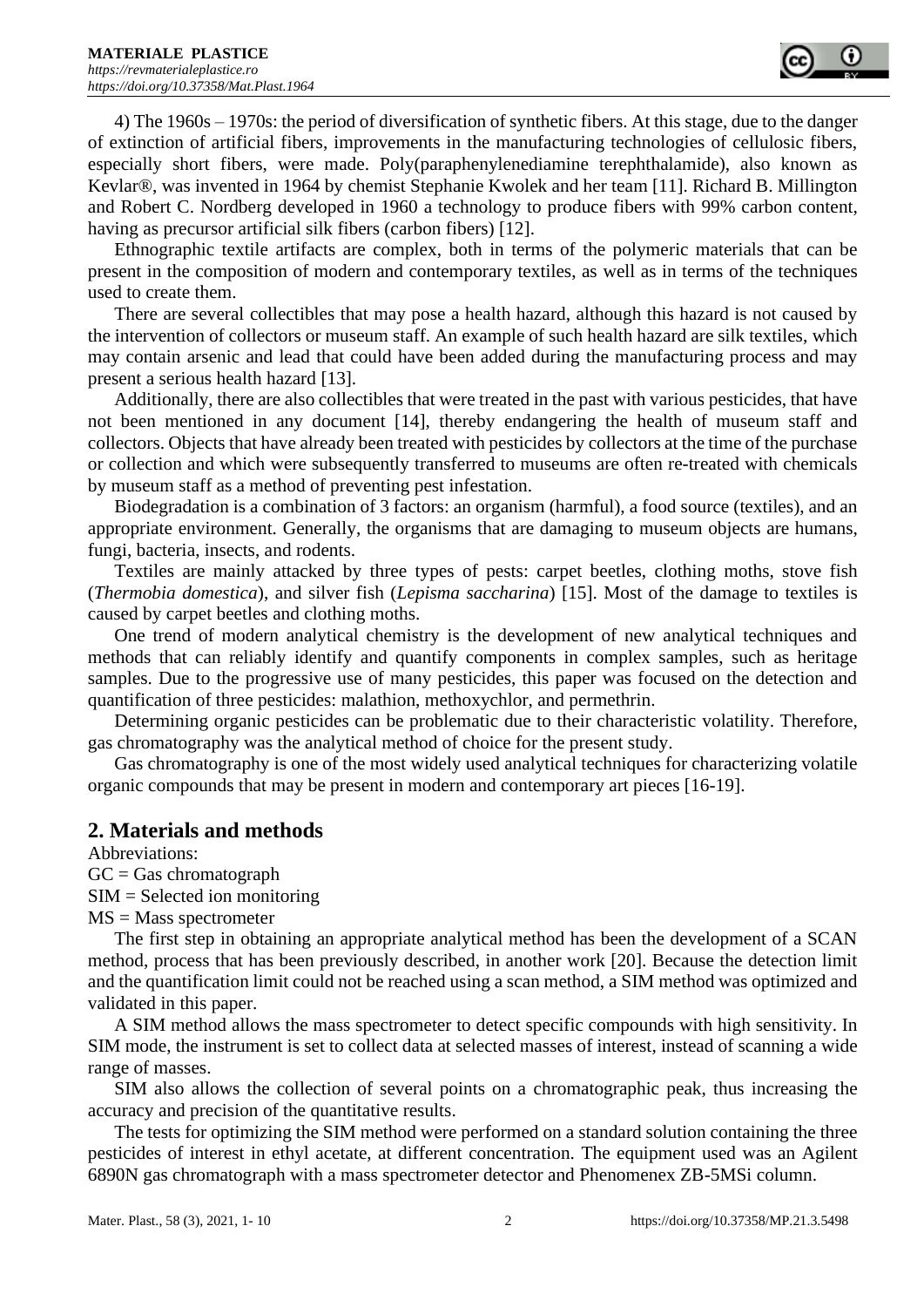

# **3. Results and discussions**

# **3.1. SIM method optimization**

The optimization of the SIM method was performed by adjusting the MS parameters: selected ions and dwell. The GC parameters remained constant:

- injection volume: 1 µL, splitless mode

- T ºC inlet=300**º**C
- $-$  flow  $= 1.2$  mL/min, constant flow
- oven program: from 130**º**C to 280**º**C with 15**º**C/min, hold 10 min at 280**º**C

- TºC aux=300ºC

MS parameters and the results are presented in Table 1.

| Method   | Selected ions                                                                                                                                                                                                                                                                                                                                                                                                                 | Dwell    | Chromatogram                 | Observation                                                                                                                                                                                                                                                                                                                                       |
|----------|-------------------------------------------------------------------------------------------------------------------------------------------------------------------------------------------------------------------------------------------------------------------------------------------------------------------------------------------------------------------------------------------------------------------------------|----------|------------------------------|---------------------------------------------------------------------------------------------------------------------------------------------------------------------------------------------------------------------------------------------------------------------------------------------------------------------------------------------------|
| Method 1 | - group $1$ – malathion: 32.10, 44, 47, 55.10,<br>63, 79, 93, 99, 125, 126, 127, 128, 131,<br>143, 158, 159, 173, 173.10<br>- group $2$ – methoxychlor: 113.60, 114,<br>115, 152, 152.10, 153, 153.10, 169, 169.10,<br>195.10, 212, 212.10, 227, 227.10, 228,<br>238.10, 274.10, 274<br>- group $3$ – permethrin: 44, 44.10, 51, 77,<br>89, 89.10, 91, 91.10, 127, 127.10, 163, 165,<br>168.10, 183, 183.10, 184, 184.10, 207 | 50 msec  |                              | The chromatographic peaks<br>obtained for the concentration of<br>2 ppm are well defined and can be<br>separated and integrated.<br>However, the main drawback of<br>this method is that, when the<br>3 groups are created, a "valley"<br>(a change in the baseline) is<br>created in the case of group 2<br>(methoxychlor).                      |
| Method 2 | - malathion: 55.10, 63, 79, 93, 125, 127,<br>143, 158, 173, 173.10<br>- methoxychlor: 113.60, 152, 152.10, 169,<br>169.10, 212, 212.10, 227, 227.10, 228<br>- permethrin: 44, 44.10, 163, 165, 183,<br>183.10, 184, 184.10, 207                                                                                                                                                                                               | 50 msec  | تتقد<br>11111111111111111111 | Because the idea of a SIM method<br>is to have as few representative<br>ions from a compound of interest<br>as possible, fewer ions are still<br>selected and the value of the dwell<br>parameter is increased. This<br>parameter is used to optimize the<br>time cycle required to obtain<br>15-20 points or scans on a<br>chromatographic peak. |
| Method 3 | - malathion: 93, 99, 125, 158, 173<br>- methoxychlor: 152, 212, 227, 227.10, 228<br>- permethrin: 163, 165, 183, 183.10, 184.10                                                                                                                                                                                                                                                                                               | 100 msec |                              | By decreasing the number of ions,<br>the sensitivity of the method is<br>increased, and the peaks obtained<br>at 2 ppm concentration become<br>much better defined and separated<br>from the baseline.                                                                                                                                            |
| Method 4 | - malathion: 93, 125, 127, 173<br>- methoxychlor: 152, 212, 227, 228<br>- permethrin: 163, 165, 183, 184                                                                                                                                                                                                                                                                                                                      | 200 msec | .                            | The selected parameters are not<br>adequate because the peaks are<br>not well defined and separated<br>from the baseline.                                                                                                                                                                                                                         |
| Method 5 | - malathion: 93, 125, 127, 173<br>- methoxychlor: 152, 212, 227, 228<br>- permethrin: 163, 165, 183, 184                                                                                                                                                                                                                                                                                                                      | 50 msec  |                              | The resulting chromatogram<br>shows that the peaks are separated<br>from the baseline and well<br>defined.                                                                                                                                                                                                                                        |

**Table 1.** SIM parameters and results

The best results were obtained using method 5 because of well separated and defined peaks.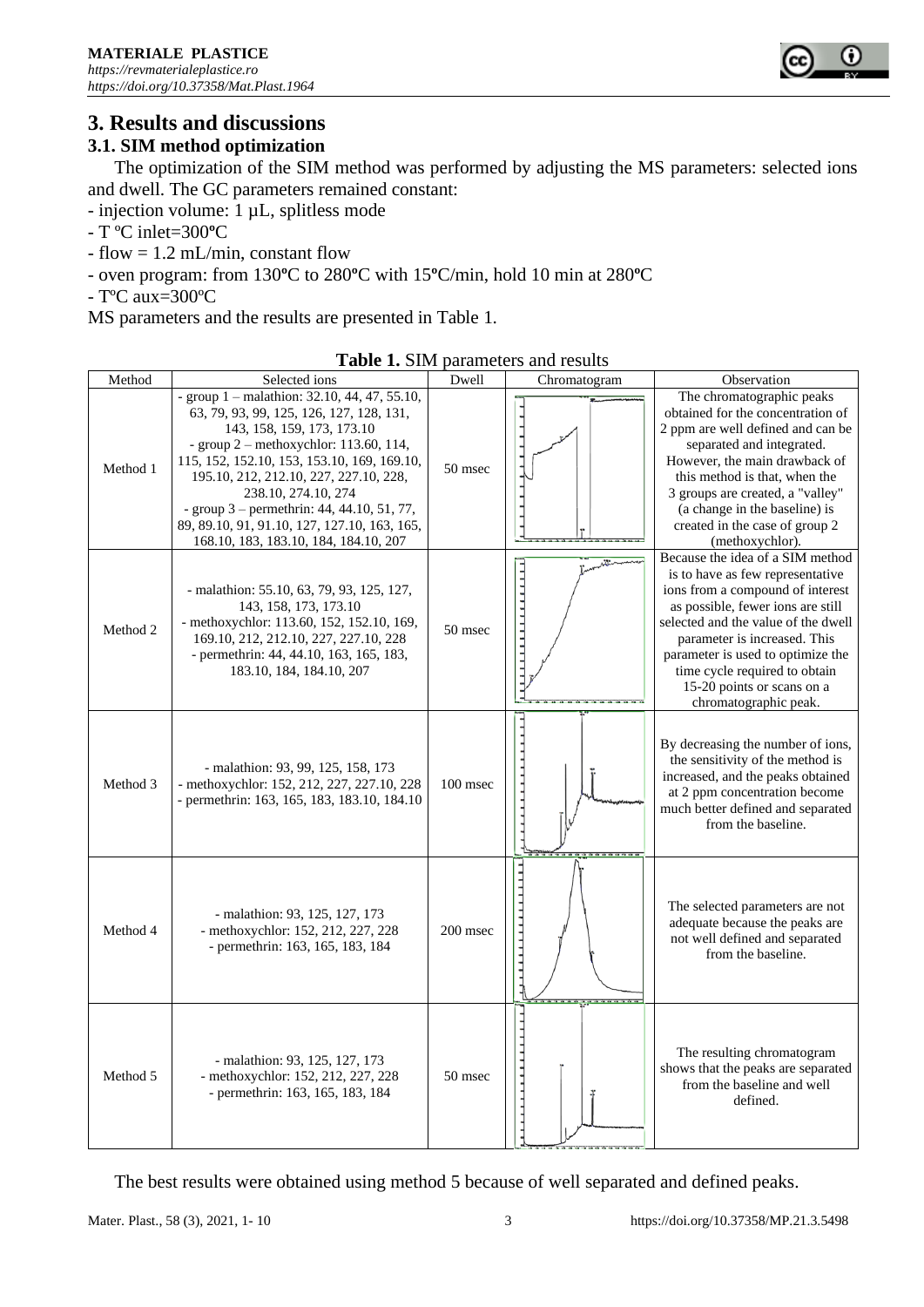

# **3.2. SIM method validation**

To validate the previously optimized method, an 8-point calibration curve was performed at the following concentrations:  $0.2$  ppm,  $0.5$  ppm,  $1$  ppm,  $1.5$  ppm,  $2$  ppm,  $3$  ppm,  $5$  ppm,  $10$  ppm.

The validation parameters for the method are:

#### **1) Selectivity/ specificity**

Both selectivity and specificity are the performance parameters of the analytical method, which provide an overview of the robustness of the analytical method.

In the present paper, the selectivity has been demonstrated using the following approaches:

a)Overlapping the chromatogram corresponding to the solvent over the chromatogram of the standard mixture:





The chromatogram corresponding to the standard solution of 3 ppm concentration (Figure 1) presents the 4 peaks corresponding to the analytes, while the chromatogram of the solvent only contains the baseline.

b) Selectivity assessment by determining the relative standard deviation (RSD%)

When selectivity is assessed in this manner, the RSD% must be less than 1%.

Procedure: RSD% was determined by injecting a standard solution of 3 ppm in 10 duplicates and evaluating the retention times that were obtained. The results are presented in Table 2.

| <b>Lable 2.</b> Selectivity assessed by $\mathbb{R}$ SD 70 |              |                       |                          |  |  |  |  |
|------------------------------------------------------------|--------------|-----------------------|--------------------------|--|--|--|--|
| Malathion                                                  | Methoxychlor | $cis$ -Permethrin     | <i>trans</i> -Permethrin |  |  |  |  |
|                                                            |              | <b>Retention</b> time |                          |  |  |  |  |
| 7.596                                                      | 10.730       | 12.234                | 12.370                   |  |  |  |  |
| 7.596                                                      | 10.730       | 12.234                | 12.370                   |  |  |  |  |
| 7.597                                                      | 10.730       | 12.234                | 12.370                   |  |  |  |  |
| 7.596                                                      | 10.730       | 12.235                | 12.370                   |  |  |  |  |
| 7.596                                                      | 10.730       | 12.234                | 12.380                   |  |  |  |  |
| 7.596                                                      | 10.730       | 12.234                | 12.370                   |  |  |  |  |
| 7.595                                                      | 10.730       | 12.234                | 12.370                   |  |  |  |  |
| 7.596                                                      | 10.729       | 12.233                | 12.370                   |  |  |  |  |
| 7.596                                                      | 10.730       | 12.234                | 12.370                   |  |  |  |  |
| 7.596                                                      | 10.730       | 12.234                | 12.370                   |  |  |  |  |
|                                                            | RSD%         |                       |                          |  |  |  |  |
| 0.04                                                       | 0.03         | 0.04                  | 0.30                     |  |  |  |  |

The values of RSD% that were obtained after evaluating the retention times is less than 1% for all 4 analytes, demonstrating the selectivity of the method.

c) Determination of the chromatographic resolution between the components (Rs)

For a good separation, the resolution between two completely unseparated compounds must be at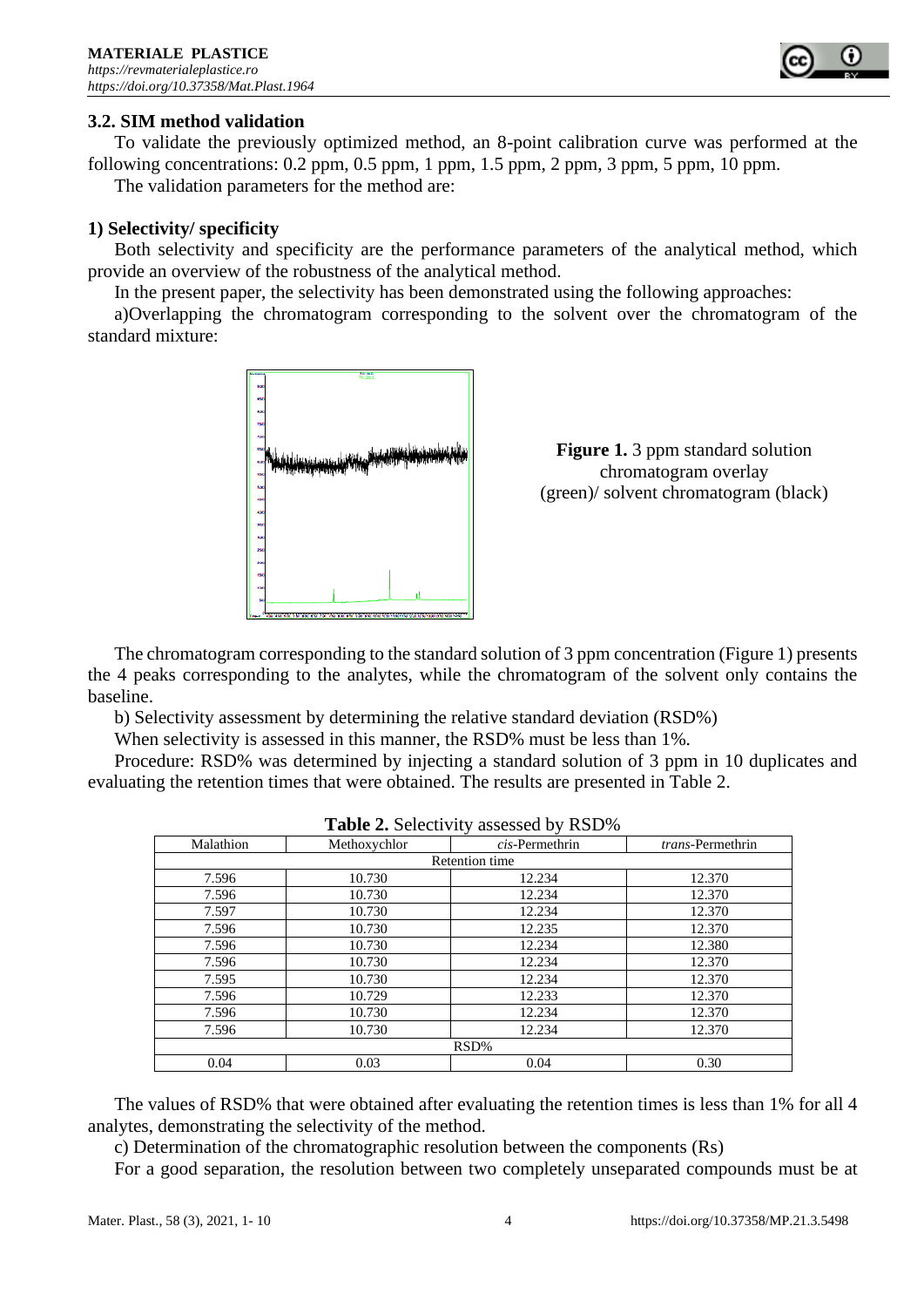

least 1 - 1.5. In the case of completely separated compounds, the resolution is high.

| <b>Tuble of Singlianglapine resolution occur components</b> |                |       |  |  |  |  |
|-------------------------------------------------------------|----------------|-------|--|--|--|--|
|                                                             | Retention time | Rs    |  |  |  |  |
| Malathion                                                   | 7.60           | 21.58 |  |  |  |  |
| Methoxychlor                                                | 10.73          | 8.80  |  |  |  |  |
| <i>cis</i> -Permethrin                                      | 12.23          | 0.75  |  |  |  |  |
| <i>trans</i> -Permethrin                                    | 2.37           |       |  |  |  |  |

**Table 3.** Chromatographic resolution between components

The results presented in Table 3 demonstrate a good separation of the malathion analyte from methoxychlor and methoxychlor from cis-permethrin. Between the two isomers of permethrin, the chromatographic resolution obtained is less than 1, but corroborating the results obtained for the selectivity of the method using the other two evaluation methods, it is "admitted" that the method has selectivity for the three pesticides that were analyzed.

#### **2) Precision: in terms of repeatability and intermediate accuracy**

a) Repeatability

Repeatability expresses analytical variability under the same working conditions, for a short period of time, when the test is performed by a single operator, in a single laboratory, using a single analytical equipment and the same method [21].

The following parameters were determined:

- standard deviation of repeatability: Sr

- repeatability limit, with the formula:  $r = 2.8 \times S_r$ 

- relative standard deviation of repeatability (%):  $RSD_r = S_r \div X_m$ 

For chromatographic values, RSDr values (%) of maximum 20% are accepted, depending on the compound and the stability of the detector's response.

Procedure: 10 measurements of the pesticide mixture with a concentration of 3 ppm were performed during the same day, in the same laboratory, on the same equipment and method and by a single analyst (Table 4).

| $1001C - 115D - 10001C - 100T$ |           |              |                |                         |  |  |  |  |
|--------------------------------|-----------|--------------|----------------|-------------------------|--|--|--|--|
|                                | Malathion | Methoxychlor | cis-Permethrin | <i>trans-Permethrin</i> |  |  |  |  |
| Injection 1                    | 4.30      | 3.80         | 4.00           | 4.00                    |  |  |  |  |
| Injection 2                    | 3.30      | 3.00         | 3.20           | 3.10                    |  |  |  |  |
| Injection 3                    | 2.80      | 2.80         | 3.20           | 2.90                    |  |  |  |  |
| Injection 4                    | 2.70      | 2.70         | 2.90           | 2.80                    |  |  |  |  |
| Injection 5                    | 2.70      | 2.50         | 2.90           | 2.80                    |  |  |  |  |
| Injection 6                    | 2.80      | 2.80         | 3.10           | 3.10                    |  |  |  |  |
| Injection 7                    | 2.90      | 2.60         | 3.30           | 3.00                    |  |  |  |  |
| Injection 8                    | 4.00      | 3.70         | 4.40           | 4.30                    |  |  |  |  |
| Injection 9                    | 3.90      | 3.50         | 4.00           | 3.90                    |  |  |  |  |
| Injection 10                   | 2.50      | 2.40         | 2.90           | 2.80                    |  |  |  |  |
| $C_{mean}$ , ppm               | 3.19      | 2.98         | 3.39           | 3.27                    |  |  |  |  |
| $S_r$                          | 0.61      | 0.48         | 0.51           | 0.54                    |  |  |  |  |
| R                              | 1.71      | 1.35         | 1.44           | 1.51                    |  |  |  |  |
| RSD <sub>r</sub>               | 0.19      | 0.16         | 0.15           | 0.17                    |  |  |  |  |
| $RSDr$ %                       | 19.19     | 16.15        | 15.18          | 16.53                   |  |  |  |  |

| <b>Table 4.</b> $RSD_r$ results $(\%)$ |  |
|----------------------------------------|--|
|----------------------------------------|--|

b) Intermediate precision

In order to evaluate the intermediate precision of the method, the use of the Horwitz equation [22] and the Horwitz Report (HorRatr) [23] is required. Using the Horwitz equation, the predicted relative standard deviation ( $PRSD<sub>R</sub>$ ) can be calculated.

$$
RSDr, % = 2(1-0.5 \times log C)
$$
 (1)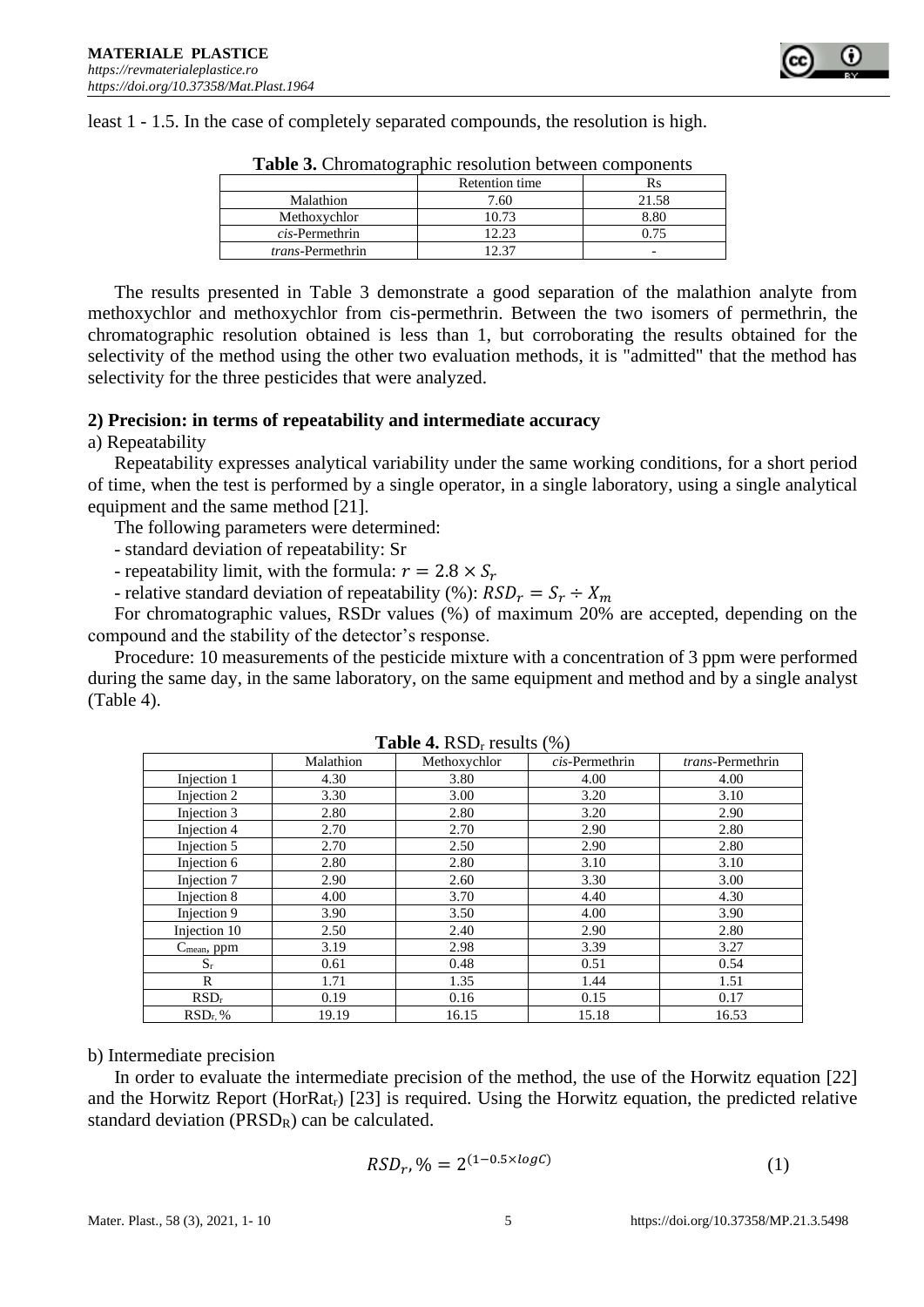The value of  $HorRat_r$  is the ratio between RSDr calculated from the laboratory data, to RSD provided from the Horwitz equation presented as PRSDR, as follows:

$$
HorRat_r = \frac{RSD_r}{PRSD_R}
$$
 (2)

For the evaluation of the parameter of interest, the accepted values range between 0.3 and 1.3.

Procedure: 10 different injections of the pesticide mix with a concentration of 3 ppm were performed for a period of 10 days, in the same laboratory, on the same equipment and method and by 4 different analysts (Table 5).

|                            | Malathion | Methoxychlor | cis-Permethrin | trans-Permethrin |
|----------------------------|-----------|--------------|----------------|------------------|
| Day 1                      | 3.28      | 3.08         | 3.33           | 3.20             |
| Day 2                      | 3.10      | 2.90         | 3.43           | 3.30             |
| Day 3                      | 3.50      | 3.18         | 3.53           | 3.45             |
| Day 4                      | 2.75      | 2.70         | 3.03           | 2.90             |
| Day 5                      | 3.33      | 3.05         | 3.65           | 3.50             |
| Day 6                      | 3.28      | 3.08         | 3.33           | 3.20             |
| Day 7                      | 3.10      | 2.90         | 3.43           | 3.30             |
| Day 8                      | 3.50      | 3.18         | 3.53           | 3.45             |
| Day 9                      | 2.75      | 2.70         | 3.03           | 2.90             |
| Day 10                     | 3.33      | 3.05         | 3.65           | 3.50             |
| C <sub>mean</sub> , ppm    | 3.19      | 2.98         | 3.39           | 3.27             |
| $S_r$                      | 0.25      | 0.17         | 0.21           | 0.21             |
| R                          | 0.71      | 0.46         | 0.59           | 0.60             |
| $RSD_r$                    | 0.08      | 0.06         | 0.06           | 0.07             |
| $RSD_r$ %                  | 7.97      | 5.55         | 6.25           | 6.53             |
| <b>HorRat</b> <sub>r</sub> | 0.05      | 0.03         | 0.04           | 0.04             |

**Table 5.** Intermediate precision results

# **3) Detection limit (LD) and quantification limit (LC)**

Detection limit (LD) represents, according to ISO the "minimum detectable net concentration" or, according to IUPAC, the "minimum detectable value" [24].

The limit of quantification (LQ) is the lowest concentration or amount of analyte that can be determined quantitatively with an acceptable level of repeatability and accuracy.

Procedure for detection limit: 10 injections of a fortified blanc solution were performed at the lowest concentration (0.2 ppm). The detection limit was calculated according to the equation:

$$
LD = 0 + 3 \times s_{sample}
$$
 (3)

where:  $s =$  standard deviation of the sample.

Procedure for quantification limit: 10 injections of a fortified blanc solution were performed at the lowest concentration (0.2 ppm). The limit of quantification was calculated according to the equation:

$$
LQ = 0 + 10 \times s_{sample}
$$
 (4)

where:  $s =$  standard deviation of the sample.

| <b>Table 0.</b> Nesults calculated for 0.2 ppm concentration |                                                                                 |      |      |      |  |  |  |
|--------------------------------------------------------------|---------------------------------------------------------------------------------|------|------|------|--|--|--|
|                                                              | Malathion<br>Methoxychlor<br><i>cis</i> -Permethrin<br><i>trans</i> -Permethrin |      |      |      |  |  |  |
|                                                              | 0.06                                                                            | 0.05 | 0.04 | 0.06 |  |  |  |
|                                                              | .18                                                                             |      | ).14 | 0.20 |  |  |  |

**Table 6.** Results calculated for 0.2 ppm concentration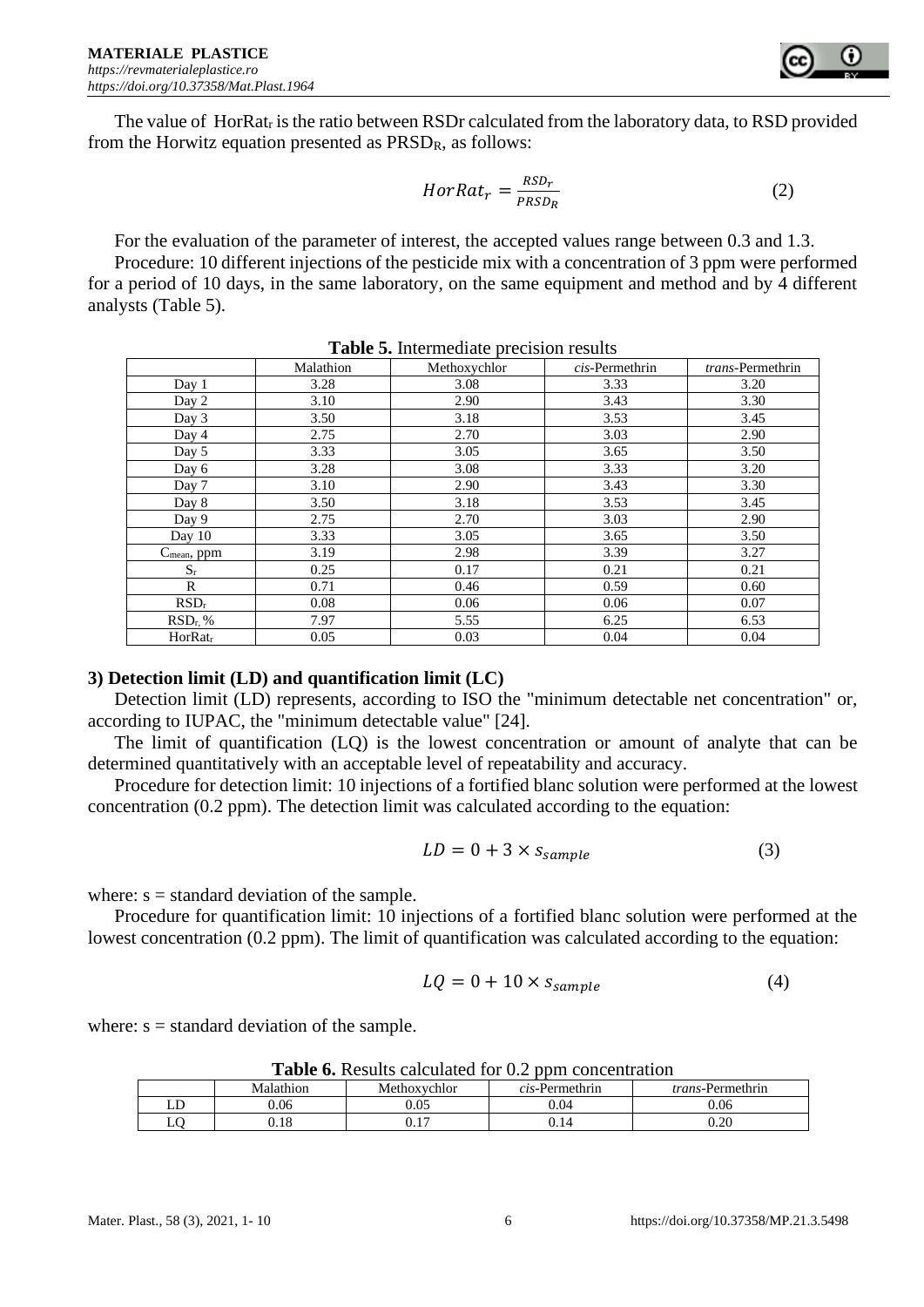The results obtained for the 0.2 ppm concentration are presented in Table 6. The values calculated for the detection limit are good for all analytes. The limit of quantification also has acceptable values, but the values of the limit of quantification in the case of *trans*-permethrin coincide with the lowest concentration in the calibration curve, therefore the two limits were calculated for the 0.5 ppm concentration. The results are presented in Table 7.

| Malathion | Methoxychlor | $cis$ -Permethrin | <i>trans</i> -Permethrin |
|-----------|--------------|-------------------|--------------------------|
| 0.13      | ).14         | <b>1 ገ</b>        | ).12                     |
| 0.44      | ).46         |                   | 0.39                     |
|           |              |                   |                          |

**Table 7.** Results calculated for 0.5 ppm concentration

The results obtained for the 0.5 ppm concentration are better than those obtained in the case of the 0.2 ppm concentration, meaning that the calibration curve will be further performed at the following concentrations:  $0.5$  ppm,  $1$  ppm,  $1.5$  ppm,  $2$  ppm,  $3$  ppm,  $5$  ppm,  $10$  ppm.

# **4) Working range and linearity**

The working range is the range of all concentrations in the calibration curve. In other words, it is the range between the lowest concentration and the highest concentration of the compound of interest, for which it is shown that the proposed protocol has adequate values of accuracy, precision, and linearity [25].

Procedure: standard solutions (multicomponent mixture) were injected in order to perform the calibration curve. Because the best values were obtained when calculating the quantification limit using the 0.5 ppm concentration as the first point of the calibration curve, the working range will be 0.5 to 10 ppm.

After plotting the calibration curve, the slope (sensitivity), the correlation coefficient, the residual standard deviation of the method, Sy, and the coefficient of variation of the method, CVx are calculated.

The correlation coefficient is automatically calculated by the software of the equipment once the calibration curve is plotted.

The answer is considered linear on the chosen concentration range if the value of the correlation coefficient is higher than 0.9900.

The coefficient of variation has values between  $0 - 100\%$ . If  $Cv = 0$ , there is no variation and all the values are equal to the average and to each other. If  $Cv \rightarrow 0$ , the variation of the values is low, and the data obtained is homogeneous. Generally, it is admitted that the series has a high degree of homogeneity if  $Cv < 35\%$ , and if  $Cv > 70-75\%$ , it is stated that the variation is very large, and hides a heterogeneous structure of the community [26].

|                          | Slope (sensitivity) | Correlation coefficient. r |  |  |  |  |  |
|--------------------------|---------------------|----------------------------|--|--|--|--|--|
| Malathion                | 81.00               | 0.9975                     |  |  |  |  |  |
| Methoxychlor             | 454.00              | 0.9985                     |  |  |  |  |  |
| <i>cis</i> -Permethrin   | 150.00              | 0.9980                     |  |  |  |  |  |
| <i>trans</i> -Permethrin | 189.00              | 0.9965                     |  |  |  |  |  |

**Table 8.** Slope and correlation coefficient for each pesticide

The correlation coefficient is higher than 0.9900, indicating that the established working range is suitable for the proposed protocol.

|                          | 0.5<br>ppm | ppm  | 1.5 ppm                 | $2$ ppm | ppm  | $10$ ppm | ppm   | $S_{V}$ | $S_{X}$ | CVx(%) |
|--------------------------|------------|------|-------------------------|---------|------|----------|-------|---------|---------|--------|
| Malathion                | 0.47       | 1.03 | 1.24                    | 1.65    | 2.50 | 4.40     | 9.35  | 2.69    | 0.03    | 12<br> |
| Methoxychlor             | 0.48       | 0.90 | $\mathcal{D}$ 1<br>1.41 | 1.61    | 2.37 | 4.24     | 9.18  | 2.64    | 0.01    | 0.20   |
| $cis$ -Permethrin        | 0.50       | .04  | . 44                    | . 89    | 2.76 | 4.93     | 10.83 | 3.12    | 0.02    | 0.62   |
| <i>trans</i> -Permethrin | 0.49       | .02  | . 36                    | 1.82    | 2.64 | 4.76     | 10.89 | 3.15    | 0.02    | 0.51   |

**Table 9.** Results for the characteristic parameters of the method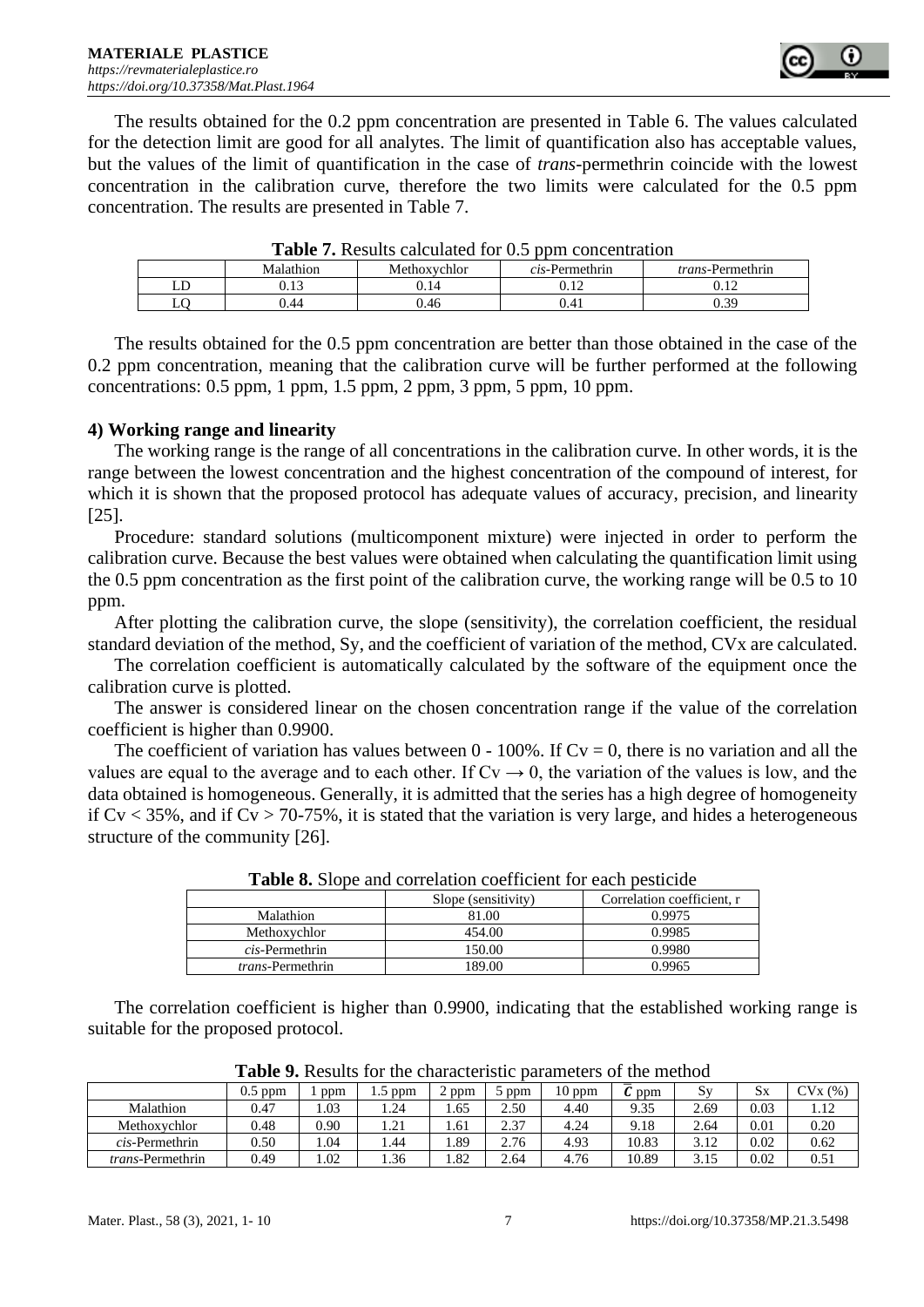

The values of the CVx coefficient of variation (%) for the analytes of interest are low, meaning that the series has a high degree of homogeneity

## **5) Accuracy**

The accuracy of an analytical procedure expresses the proximity between the value that is accepted as a value of reference and the value obtained analytically [27].

In the present paper, the following parameters were determined to assess the accuracy of the proposed protocol:

- Accuracy of measurements represents the ratio between the average of the results of all measurements of the standard solution of the same concentration and the true/ known value of that standard solution.

For chromatographic methods, the accuracy can vary between 75 - 125%.

- Rightness is a total systematic error and it is calculated as the difference between the average value of the analytical results and the accepted reference value. Rightness is expressed in terms of "bias".

- Method fidelity is calculated as a standard deviation of the results and it is interpreted as following:

a higher standard deviation value reflects a lower method fidelity, while a lower standard deviation value reflects a higher method fidelity.

Procedure: 10 injections of the same standard solution of known concentration (3 ppm) were performed and the parameters described above were calculated (Table 10).

| Tuble To: Acculacy<br><b>Daramotor results</b> |           |              |                   |                          |  |  |  |
|------------------------------------------------|-----------|--------------|-------------------|--------------------------|--|--|--|
|                                                | Malathion | Methoxychlor | $cis$ -Permethrin | <i>trans</i> -Permethrin |  |  |  |
| Average concentration (practical), ppm         | 3.19      | 3.52         | 3.39              | 3.27                     |  |  |  |
| Theoretical concentration, ppm                 | 3.00      | 3.00         | 3.00              | 3.00                     |  |  |  |
| Fidelity (standard deviation, s)               | 0.65      | 0.31         | 0.54              | 0.57                     |  |  |  |
| Accuracy, %                                    | 106.33    | 117.33       | 113.00            | 109.00                   |  |  |  |
| Bias. %                                        | 6.33      | 17.33        | 13.00             | 9.00                     |  |  |  |
| Rightness, %                                   | 83.54     | 83.20        | 93.25             | 83.97                    |  |  |  |

**Table 10.** Accuracy parameter results

As it can be seen in Table 10, the proposed method presents the appropriate accuracy for the quantification of the selected analytes.

# **4. Conclusions**

The proposed method proved to be suitable for determining and quantifying the selected pesticides.

The method shows specificity and selectivity for the selected analytes. The detection limits ranged between 0.12 ppm and 0.14 ppm, while the quantification limits are below the lowest point in the calibration curve for all the selected pesticides. The correlation coefficient indicates a linear answer demonstrate a suitable working range. The result obtained for the accuracy shows a high method fidelity, and the appropriate accuracy for pesticide assessment. All the result obtained allow the use of this method for pesticides used in museums on textile materials.

The work will be continued with the optimization of an extraction method for the 3 pesticides that is suitable for textile materials that are part of modern and contemporary art objects.

**Acknowledgement:** This work was elaborated through Nucleu Program, conducted with MCI support, project no. 4N/2019/PN 19 17 05 01.

# **References**

1. BORDEIANU D., (2013b), Capitolul II. Evolutia productiei de fibre textile, Curs Fibre Textile, p. 19. 2. Time life books, (1991), Inventive Genius (Library of Curious and Unusual Facts).

3. CROSS C.F., BEVAN E.J., (1892), Improvements in Dissolving Cellulose and Allied Compounds, British Patent no.8700.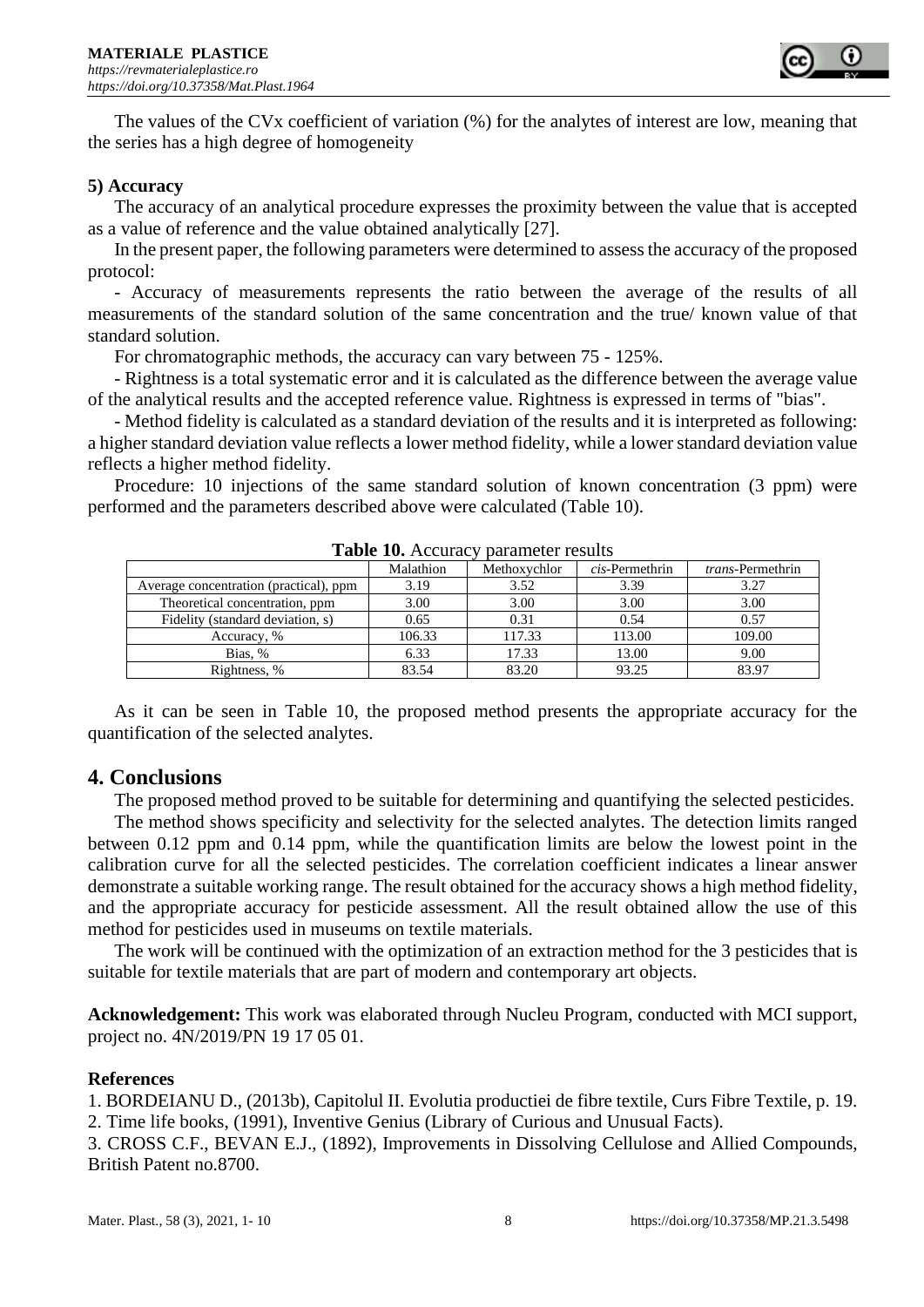4. CAROTHERS W.H., WILLIAMS I., COLLINS A.M., KIRBY J.E., (1937), Acetylene Polymers and their Derivatives. II. A New Synthetic Rubber: Chloroprene and its Polymers, Journal of the American Chemical Society, 53 (11), p. 4203.

5. SIVARAM S., (2017), Wallace Hume Carothers and the Birth of Rational Polymer Synthesis, Resonance, p. 339.

6. BAYER O., (1937), Classic PU Patent of the Month: Otto Bayer's Invention of Polyurethane and Polyurea, DE728981.

7. FINKENTSCHER H., HEUCK C., (1930), Verfahren zur Herstellung von Polymerisationprodukten, DE Patent 654989.

8. WHINFIELD J.R., DICKSON J.T., (1949), Improvements Relating to the Manufacture of Highly Polymeric Substances, Br. Patent 578 079; A Polymeric Linear Terephthalic Esters, U.S. Patent 2,465,319.

9. SHIVERS J.C., (1958), Segmented copolyetherester elastomers, U.S. Patent 3,023,192.

10. REISCH M., (1999), What's that stuff?, CENEAR 77(7), p. 70.

11. BROWN D.E., (2002), Inventing Modern America: From the Microwave to the Mouse, The MIT Press.

12. MILLINGTON R.B., NORDBERG R.C, (1961), Process for preparing carbon fibers, US Patent No. 3294489A.

13.\*\*\*Conserve O Gram, Hazardous Materials in Your Collection, 1998, 2/10.

<https://www.nps.gov/museum/publications/conserveogram/02-10.pdf>

14. HAWKS, C., MAKOS, K., Inherent and Acquired Hazards in Museum Objects: Implications for Care and Use of Collections CRM., 2000, 5, 31-37.

[http://www.jorgealiaga.com.ar/documentos/gestion-SG2-](http://www.jorgealiaga.com.ar/documentos/gestion-SG2-Depositos/Inherent%20Hazards%20in%20Museum%20Collections.pdf)

[Depositos/Inherent%20Hazards%20in%20Museum%20Collections.pdf](http://www.jorgealiaga.com.ar/documentos/gestion-SG2-Depositos/Inherent%20Hazards%20in%20Museum%20Collections.pdf)

15. \*\*\*Conserve O Gram, National Park Services. Identifying Museum Pest Damage, 2008, 1-7.

https://www.nps.gov/museum/publications/conserveogram/03-11.pdf

16. DOMENECH-CARBO, M.T., Novel analytical methods for characterizing binding media and protective coatings in artworks, *Anal. Chim. Acta*, 2008, 621, 109-139.

17. LA NASA, J., ZANABONI, M., ULDANCK, D., DEGANO, I., MODUGNO, F., KUTZKE, H., TOPALOVA-CASADIEGO, B., COLOMBINI, M.P., Novel application of liquid chromatography/mass spectrometry for the characterization of drying oils in art: elucidation on the composition of original paint materials used by Edvard Munch (1863– 1944), *Anal. Chim. Acta*, 2015, 896, 177-89.

18. IZZO, F.C., FERRIANI, B., VAN DEN BERG, K.J., VAN KEULEN, H., ZENDRI, E., 20th Century artists' oil paints: the case of the Olii by Lucio Fontana, *J. Cult. Herit*., 2014, 15, 557-63.

19. LLUVERAS-TENORIO, A., ANDREOTII, A., BONADUCE, I., BOULARAND, S., COTTE, M., ROQUE, J., Mass Spectrometric and Synchrotron Radiation based techniques for the identification and distribution of painting materials in samples from paints of Josep Maria Sert, *Chem. Cent. J*., 2014, 6, 45. DOI: 10.1186/1752-153X-6-45

20.MITRAN, E.C., SANDULACHE, I.M., SECAREANU, L.O., LITE, M.C., IORDACHE, O.G., PERDUM, E., RADU, G.L., Modern and contemporary textile museum collections: optimization method for pesticide analysis, *U.P.B. Sci. Bull. Series B*, 2020, 82 (3), 191-198. [https://www.scientificbulletin.upb.ro/SeriaB-](https://www.scientificbulletin.upb.ro/SeriaB-Chimie_si_Stiinta_Materialelor.php?page=revistaonline&a=2&arh_an=2020&arh_ser=B&arh_nr=3)

[Chimie\\_si\\_Stiinta\\_Materialelor.php?page=revistaonline&a=2&arh\\_an=2020&arh\\_ser=B&arh\\_nr=3](https://www.scientificbulletin.upb.ro/SeriaB-Chimie_si_Stiinta_Materialelor.php?page=revistaonline&a=2&arh_an=2020&arh_ser=B&arh_nr=3) 21.TANASE, I.Gh., PANA, A., RADU, G.L., BULEANDRA, M., Validarea metodelor analițice – Principii teoretice si studii de caz, Ed. Printech, 2007, 174.

22.HORWITZ, W., KAMPS, L.R., BOYER, K.W., *J. Assoc. Off. Chem*.,1980, 63, 1344. PMID: 7451398;<https://pubmed.ncbi.nlm.nih.gov/7451398/>

23.HORWITZ, W, ALBERT, R.J., The Horwitz Ratio (HorRat): A Useful Index of Method Performance with Respect to Precision, *Assoc. Off. Anal. Chem*., 2006, 89(4), 1095-1109. PMID: 16915851; <https://pubmed.ncbi.nlm.nih.gov/16915851/>